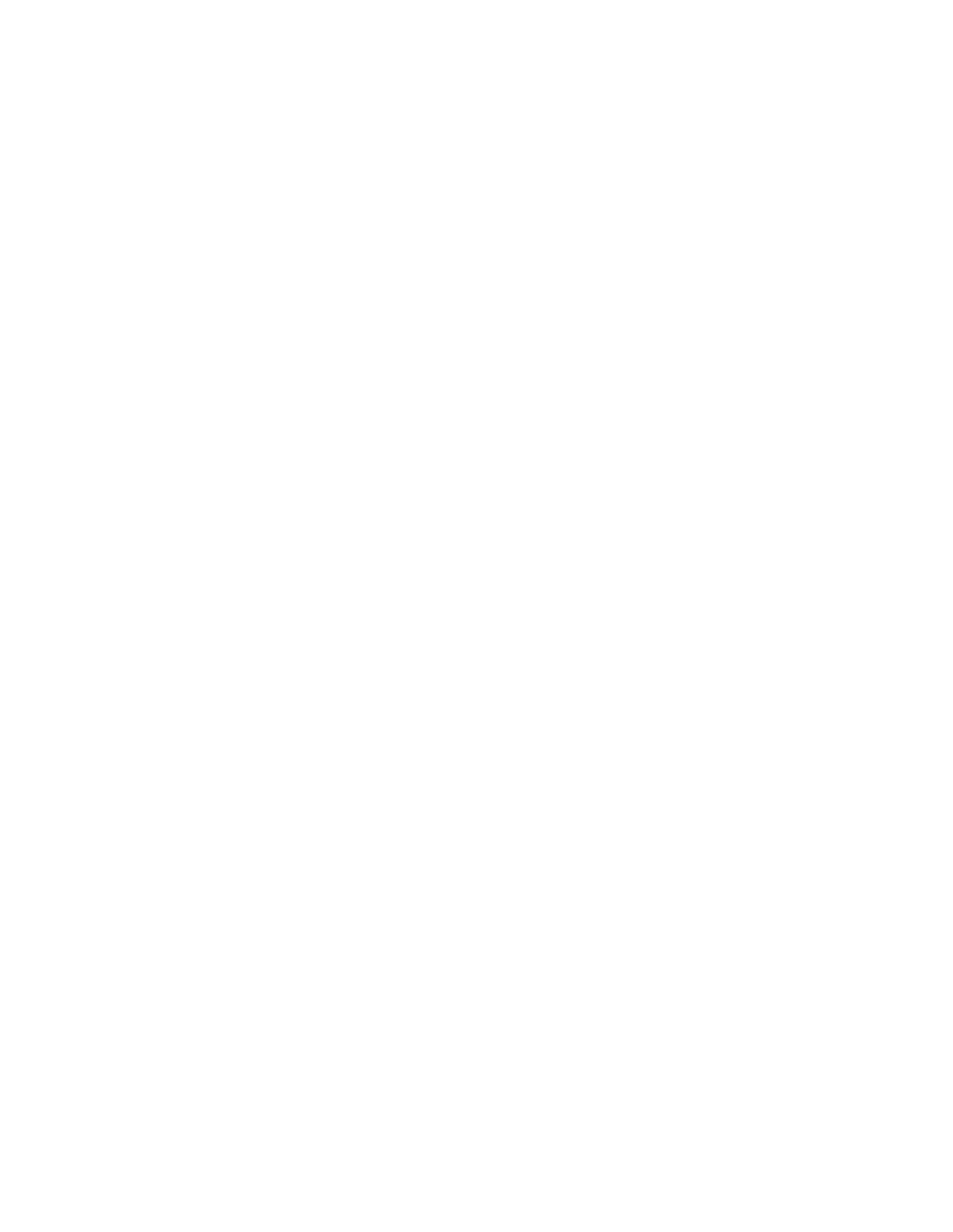*(Expressed in United States dollars)*

| As at                               |                | March 31,<br>2020     | December 31,<br>2019 | January 1,<br>2019 |
|-------------------------------------|----------------|-----------------------|----------------------|--------------------|
|                                     |                |                       | Note 4               | Note 4             |
| <b>ASSETS</b>                       | <b>Note</b>    |                       |                      |                    |
| <b>Current assets</b>               |                |                       |                      |                    |
| Cash                                |                | \$<br>657,855         | \$<br>168,608        | \$<br>340,887      |
| Prepayments and deposits            |                | 313,330               | 250,828              | 166,847            |
| Amounts receivable                  |                | 5,383                 | 4,155                | 4,184              |
| <b>Total current assets</b>         |                | 976,568               | 423,591              | 511,918            |
| <b>Non-current assets</b>           |                |                       |                      |                    |
| Equipment                           |                | 150,386               | 150,549              | 26,442             |
| Exploration and evaluation property | 5              | 16,610,383            | 15,881,167           | 11,423,274         |
| <b>Total non-current assets</b>     |                | 16,760,769            | 16,031,716           | 11,449,716         |
| <b>Total assets</b>                 |                | \$<br>17,737,337      | \$<br>16,455,307     | \$<br>11,961,634   |
| <b>EQUITY AND LIABILITIES</b>       |                |                       |                      |                    |
| <b>Current liabilities</b>          |                |                       |                      |                    |
| Trade and other accounts payable    |                | \$<br>220,374         | \$<br>301,161        | \$<br>68,293       |
| <b>Total current liabilities</b>    |                | 220,374               | 301,161              | 68,293             |
| Long term liabilities               |                |                       |                      |                    |
| Loan payable                        | 6              | 5,008,031             | 3,296,980            | 483,727            |
| <b>Total liabilities</b>            |                | 5,228,405 0           | 3,598,141            | 552,020            |
| <b>Equity</b>                       |                |                       |                      |                    |
| Share capital                       |                | 26,369,451            | 26,369,451           | 24,394,887         |
| Share option reserve                |                | 6,156,242             | 6,156,242            | 5,750,334          |
| Cumulative translation adjustment   |                | 4,078,774             | 3,720,103            | 3,114,293          |
| Deficit                             |                | (24,095,535)          | (23, 388, 630)       | (21, 849, 900)     |
| <b>Total equity</b>                 |                | 12,508,932            | 12,857,166           | 11,409,614         |
| <b>Total equity and liabilities</b> |                | \$<br>17,737,337 0 \$ | 16,455,307           | \$<br>11,961,634   |
| Going concern                       | $\overline{2}$ |                       |                      |                    |
| o Doard of Diroct.                  |                |                       |                      |                    |

Approved by the Board of Directors:

*"Anthony Huston" "Douglas Smith"*

Director Director

*The accompanying notes are an integral part of these consolidated financial statements*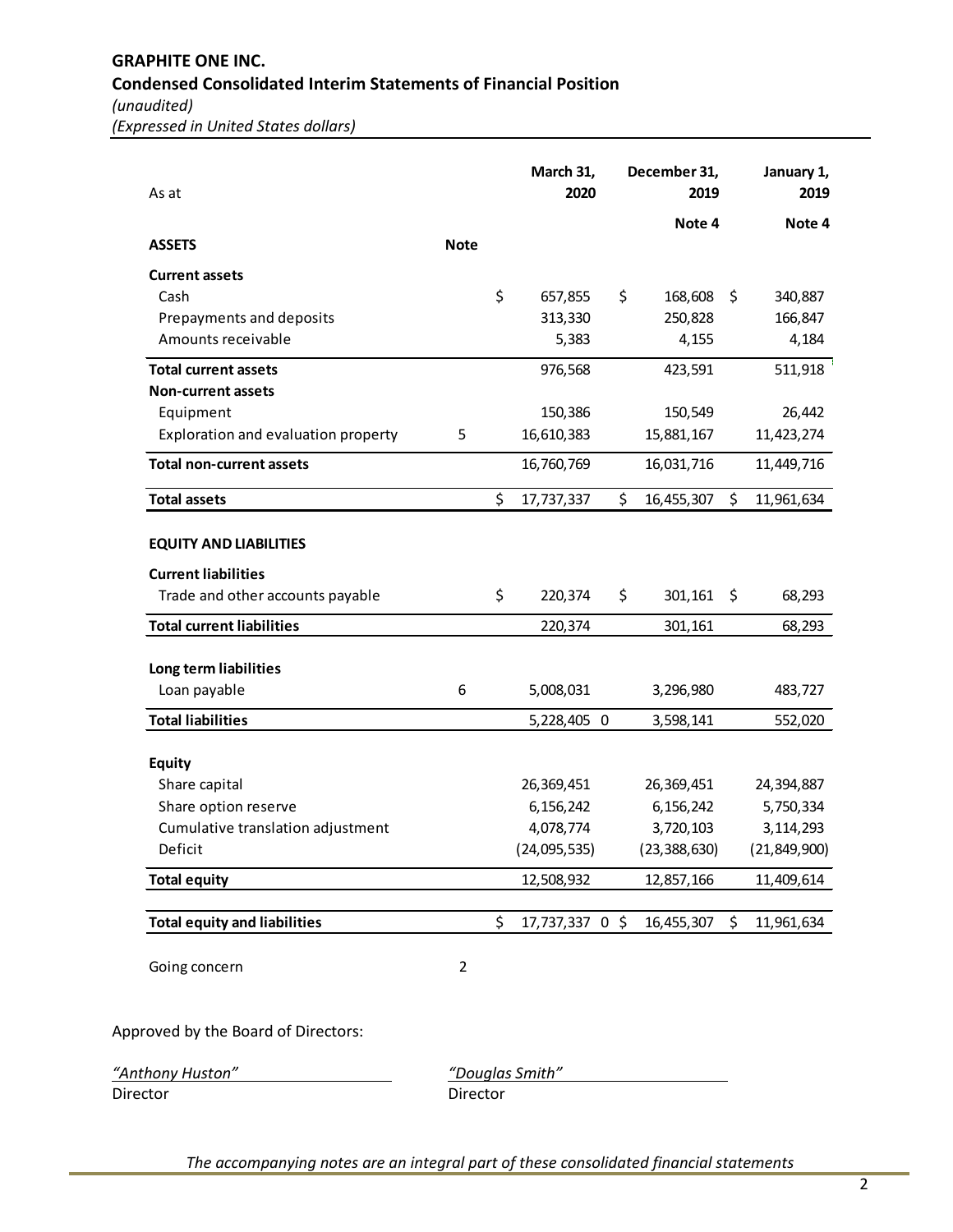**GRAPHITE ONE INC. Condensed Consolidated Interim Statements of Loss and Comprehensive Loss** *(unaudited) (Expressed in United States dollars)*

| For the three month period ended March 31           | 2020          | 2019<br>Note 4 |
|-----------------------------------------------------|---------------|----------------|
| <b>Expenses</b>                                     |               |                |
| Management fees and salaries                        | \$<br>161,612 | \$<br>141,007  |
| Marketing, advisory and investor relations          | 40,578        | 60,279         |
| Office and administration                           | 27,868        | 64,947         |
| <b>Professional fees</b>                            | 4,369         | 26,712         |
|                                                     | 234,427       | 292,945        |
| <b>Other income (expenses)</b>                      |               |                |
| Foreign exchange loss                               | (355,305)     | (5,597)        |
| Interest expense                                    | (117, 173)    | (9,984)        |
|                                                     | (472, 478)    | (15,581)       |
| Net loss for the period                             | \$<br>706,905 | \$<br>308,526  |
| <b>Other comprehensive loss</b>                     |               |                |
| Foreign currency translation                        | (358, 671)    | (237,297)      |
| Net loss and comprehensive loss for the year        | \$<br>348,234 | \$<br>71,229   |
|                                                     |               |                |
| Basic and diluted loss per common share             | \$<br>0.02    | \$<br>0.01     |
| Weighted average number of common shares oustanding | 40,609,143    | 32,656,576     |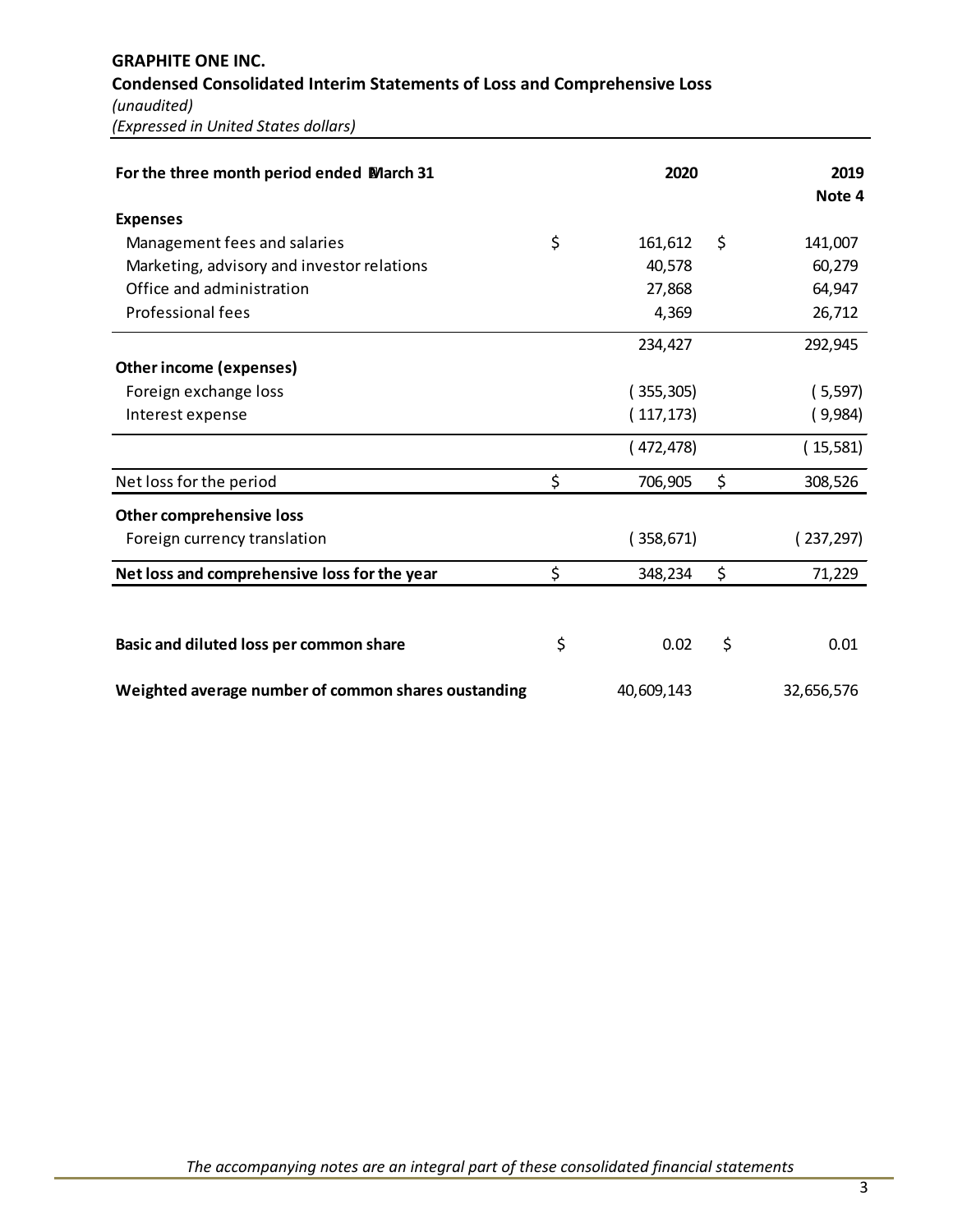| For the three month period ended March 31,                        | 2020                   | 2019         |
|-------------------------------------------------------------------|------------------------|--------------|
|                                                                   |                        | Note 4       |
| <b>CASH DERIVED FROM (USED IN)</b><br><b>OPERATING ACTIVITIES</b> |                        |              |
| Loss for the period                                               | \$<br>$(706,905)$ \$\$ | (308, 525)   |
| Items not involving cash:                                         |                        |              |
| Foreign exchange on loan payable                                  | 387,823                |              |
| Interest on loan payable                                          | 111,051                |              |
| Changes in non-cash working capital items                         |                        |              |
| Amounts receivable                                                | (1,666)                | (2,346)      |
| Prepayments and deposits                                          | (24, 428)              | (29)         |
| Trade and other accounts payable                                  | (17,694)               | 148,307      |
|                                                                   | 251,819)               | 162,593)     |
| <b>FINANCING ACTIVITIES</b>                                       |                        |              |
| <b>Issuance of shares</b>                                         |                        | 488,906      |
| Loan payable                                                      | 1,600,000              | (496, 352)   |
|                                                                   | 1,600,000              | (7, 446)     |
| <b>INVESTING ACTIVITIES</b>                                       |                        |              |
| Exploration and evaluation property                               | (831, 471)             | (170, 350)   |
| Purchase of equipment                                             |                        | (3,064)      |
| Changes in non-cash working capital items                         |                        |              |
| Prepayments and deposits                                          |                        | 31,760       |
|                                                                   | 831,471)               | 141,654)     |
| Foreign exchange on cash                                          | (27, 463)              | 8,703        |
| (Decrease) increase in cash                                       | 516,710                | (311,693)    |
| Cash at beginning of period                                       | 168,608                | 340,887      |
| Cash at end of period                                             | \$<br>657,855          | \$<br>37,897 |
| <b>Supplemental cash flow information:</b>                        |                        |              |
| Non-cash transactions eliminated from the                         |                        |              |
| consolidated statements of cash flows:                            |                        |              |
| Depreciation capitalized to exploration and                       |                        |              |
| evaluation property                                               | (2,000)                | (4,216)      |
| Change in Accounts payable related to investing                   |                        |              |
| activities                                                        | 58,659                 | 57,454       |
|                                                                   | \$<br>56,659           | \$<br>53,238 |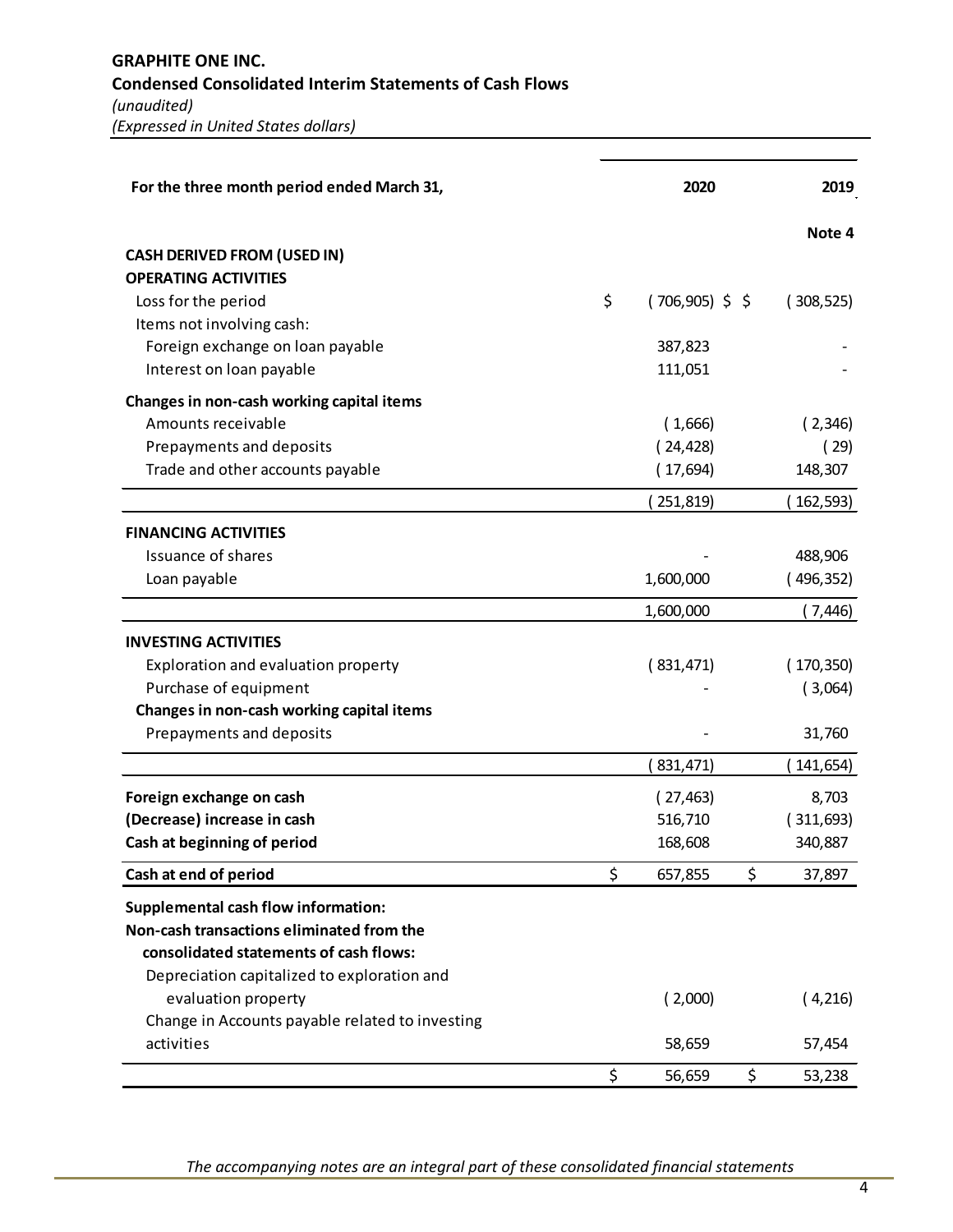# **GRAPHITE ONE INC. Condensed Consolidated Interim Statements of Changes in Equity** *(unaudited)*

*(Expressed in United States dollars)*

|                                             | <b>Common Shares</b> |            |                                |                                                |                |                     |
|---------------------------------------------|----------------------|------------|--------------------------------|------------------------------------------------|----------------|---------------------|
|                                             | <b>Number</b>        | Amount     | <b>Share Option</b><br>Reserve | <b>Cumulative</b><br>Translation<br>Adjustment | <b>Deficit</b> | <b>Total Equity</b> |
| <b>January 1, 2019</b>                      | 32,612,243           | 24,394,887 | 5,750,334                      | 3,114,293                                      | (21, 849, 900) | 11,409,614          |
| Shares issued on settlement of debt         | 1,330,000            | 488,907    |                                | $\overline{\phantom{a}}$                       |                | 488,907             |
| Change in cumulative translation adjustment |                      |            |                                | 231,700                                        |                | 231,700             |
| Net loss for the period                     |                      |            |                                |                                                | (308, 526)     | (308, 526)          |
| March 31, 2019                              | 33,942,243           | 24,883,794 | 5,750,334                      | 3,345,993                                      | (22, 158, 426) | 11,821,695          |
| <b>January 1, 2020</b>                      | 40,609,143           | 26,369,451 | 6,156,242                      | 3,735,785                                      | (23, 388, 630) | 12,872,848          |
| Change in cumulative translation adjustment |                      |            |                                | 342,989                                        |                | 342,989             |
| Net loss for the period                     |                      |            |                                |                                                | (706, 905)     | (706,905)           |
| March 31, 2020                              | 40,609,143           | 26,369,451 | 6,156,242                      | 4,078,774                                      | (24,095,535)   | 12,508,932          |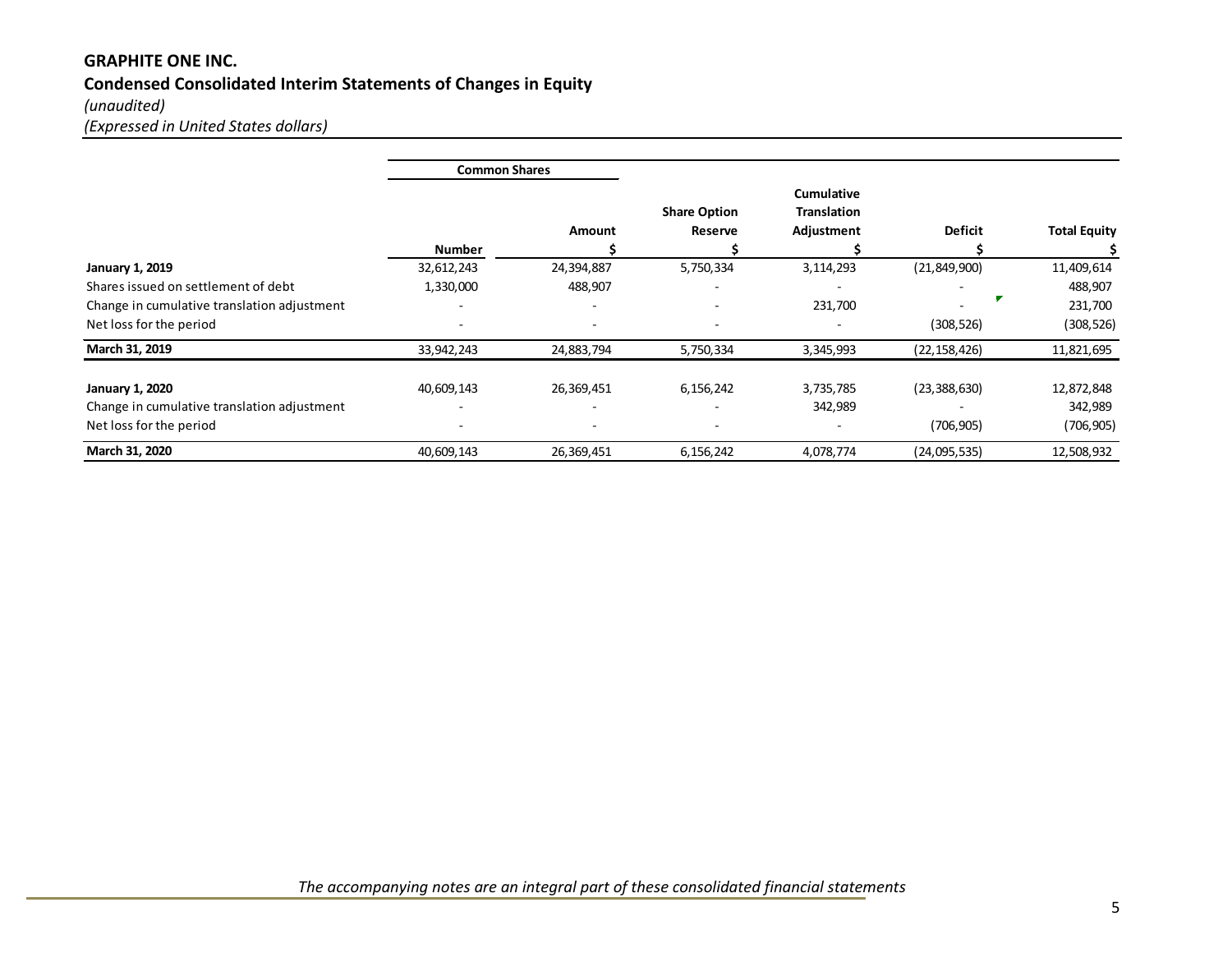# **1. NATURE OF OPERATIONS**

Graphite One Inc. ("Graphite One" or the "Company") was incorporated in Alberta and commenced operations on March 16, 2006 under the name Cedar Mountain Exploration Inc. ("Cedar Mountain"). Cedar Mountain changed its name to Graphite One Resources Inc. and adopted the symbol GPH on the TSX-V effective March 27, 2012. On February 27, 2019 the Company changed its name to Graphite One Inc. On June 11, 2012 the Company began trading in the over the counter market in the United States on the OTCQX under the symbol GPHOF and due to changes in the listing requirements of the OTCQX, the Company began trading on the OTCQB on April 1, 2017. The Company was continued into British Columbia on September 12, 2014. Graphite One is the parent company of the consolidated group.

Graphite One is engaged in the business of acquiring, exploring and evaluating graphitic material properties. Through its 100% owned subsidiary, Graphite One (Alaska) Inc., the Company is focussed on the Graphite Creek property near Nome, Alaska, (the "Graphite Creek Project").

# **COVID-19**

In March 2020, the World Health Organization declared the outbreak of a novel coronavirus (SARS-CoV-2) causing COVID-19 as a pandemic, which continues to spread throughout North America. The spread of COVID-19 has caused significant volatility in North American and international markets. There is significant uncertainty around the breadth and duration of business disruptions related to COVID-19. The Company has and continues to take all prescribed steps to minimize the impact of the outbreak of the COVID-19 pandemic on the health of its employees, contractors and consultants. Working remotely, conducting virtual instead of in-person meetings, restricting travel and other measures for physical distancing are in place. Due to the uncertainty as to the duration of the pandemic and the impact on operations, the Company may find it challenging to complete its Graphite Creek Pre-Feasibility Study ("PFS") as expected or conduct any extensive field operations this year, which may delay progress on the Graphite Creek Project.

# **2. GOING CONCERN**

These unaudited condensed interim consolidated financial statements have been prepared on the basis of accounting principles applicable to a going concern, which assumes that the Company will continue in operation for the foreseeable future and will be able to realize its assets and discharge its liabilities in the normal course of operations as they come due. In assessing whether the going concern assumption is appropriate, management takes into account all available information about the future, which is at least, but is not limited to, twelve months from the end of the reporting period.

As at March 31, 2020, the Company had a cash balance of \$657,855 (December 31, 2019 - \$168,608) and working capital (current assets minus current liabilities) of \$756,194 (December 31, 2019 - \$122,430). Current liabilities as at March 31, 2020 totaled \$220,374 (December 31, 2019 - \$301,161) and accumulated deficit totaled \$24,095,535 (December 31, 2019 - \$23,388,630). The Company has incurred losses since inception and does not generate any cash inflows from operations. In the three-month period ended March 31, 2020, cash used in operating activities totaled \$251,819.

The Company's ability to continue to meet its obligations and carry out its planned exploration and development activities is uncertain and dependent upon the continued financial support of its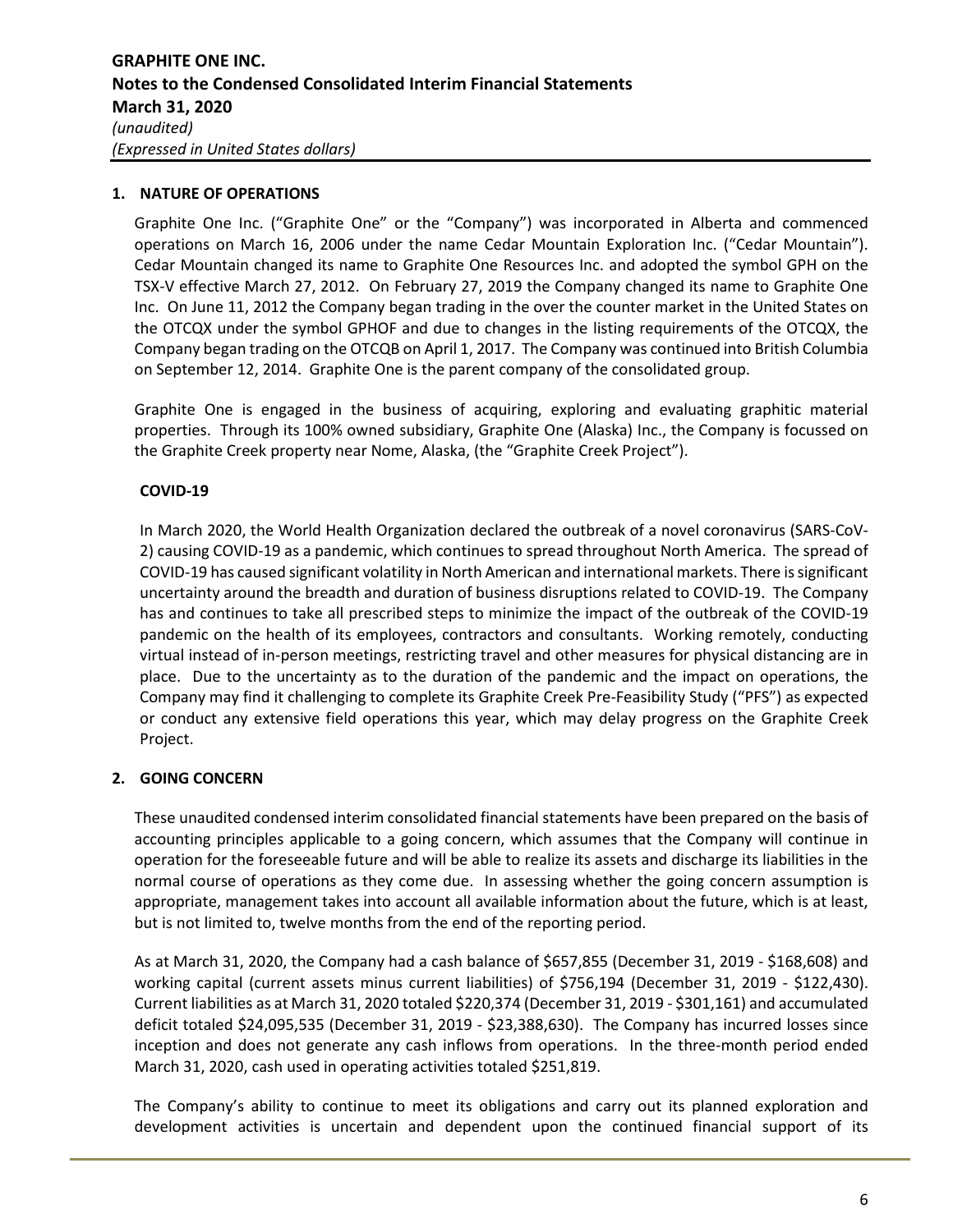# **GRAPHITE ONE INC. Notes to the Condensed Consolidated Interim Financial Statements March 31, 2020** *(unaudited) (Expressed in United States dollars)*

shareholders and on securing additional financing. The COVID-19 pandemic has created additional uncertainty in respect of the Company's ability to raise financing. Accordingly, there can be no assurance that the Company's financing initiatives will be successful and, as a result, this gives rise to material uncertainty that may cast significant doubt about the appropriateness of the going concern assumption. These consolidated financial statements do not reflect the adjustments to the carrying values of assets and liabilities and the reported expenses and statement of financial position classifications that would be necessary if the Company were unable to realize its assets and settle its liabilities as a going concern in the normal course of operations for the foreseeable future. These adjustments could be material. Also refer to Note 1 for uncertainties in relation to COVID-19.

# **3. BASIS OF PRESENTATION**

These unaudited condensed consolidated interim financial statements have been prepared in accordance with International Financial Reporting Standards ("IFRS") as issued by the International Accounting Standards Board ("IASB") and applicable to interim financial reports, including International Accounting Standard 34 ("Interim Financial Reporting"). These financial statements should be read in conjunction with the annual financial statements for the year ended December 31, 2019, which have been prepared in accordance with IFRS as issued by IASB. The accounting policies applied in the preparation of these financial statements are consistent with those applied and disclosed in the Company's consolidated financial statements for the year ended December 31, 2019.

The unaudited condensed interim consolidated financial statements have been authorized for issue by the Board of Directors of the Company on May 29, 2020.

These unaudited condensed interim consolidated financial statements have been prepared on a historical cost basis. The statements are presented in United States dollars unless otherwise noted.

# **3.1 Significant judgments, estimates and assumptions**

The preparation of the Company's unaudited condensed interim consolidated financial statements in conformity with IFRS requires management to make judgments, estimates and assumptions that affect the reported amounts of assets and liabilities and disclosures of contingent assets and liabilities at the date of the unaudited condensed interim consolidated financial statements and the reported amounts of revenues and expenses during the reporting period. Estimates and assumptions are continually evaluated and are based on management's experience and other factors, including expectations of future events that are believed to be reasonable under the circumstances. Actual results could differ from these estimates.

# Judgments:

Exploration and evaluation property: The Company is required to make significant judgments on the ongoing feasibility of mineral exploration, and whether there are indicators that the right to explore the specific area has or will expire, that further exploration and evaluation plans have changed, or whether development of a specific area is unlikely to recover existing exploration and evaluation property costs. If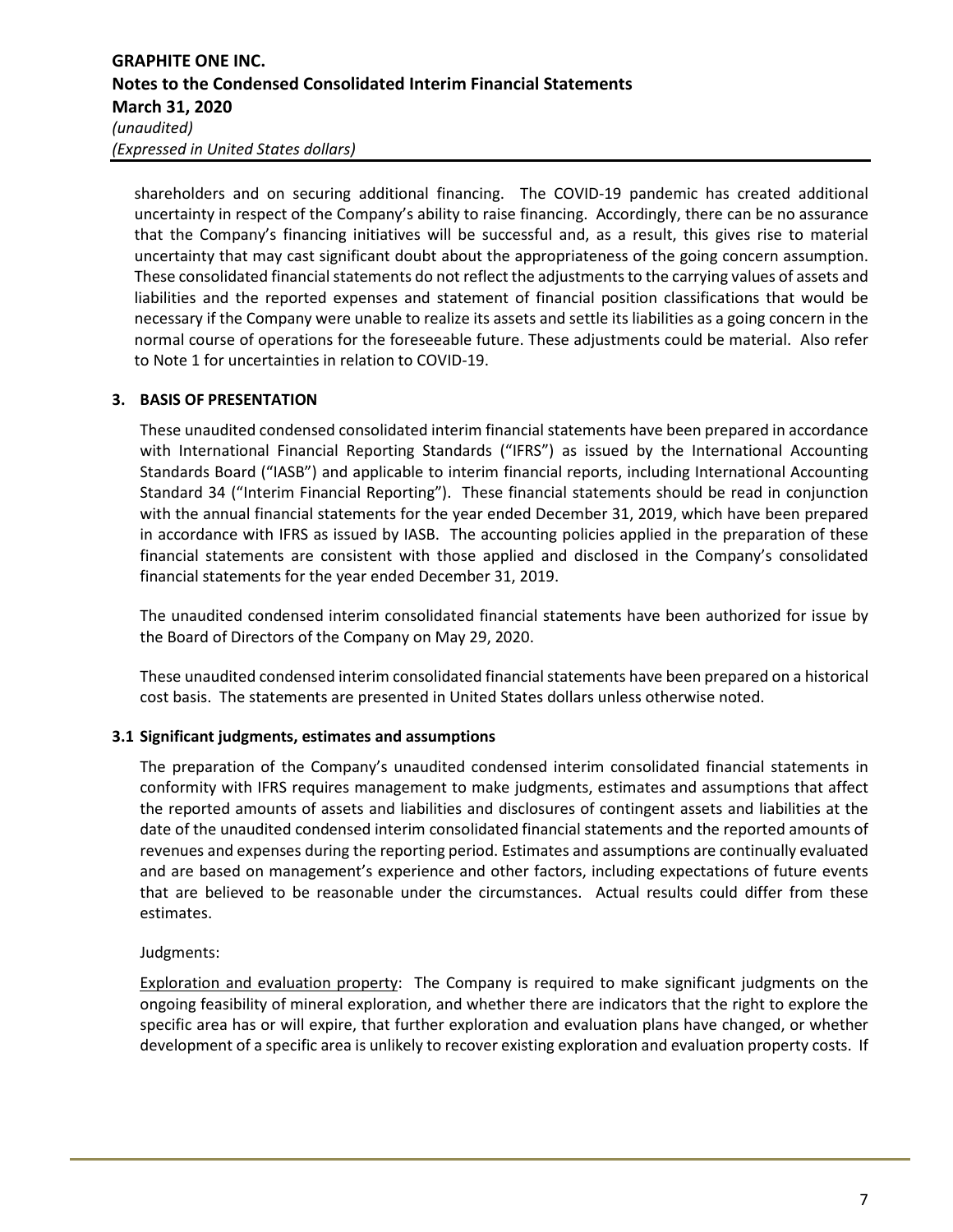any of these indicators are present, management would need to assess whether the exploration and evaluation property should be impaired.

Estimates and assumptions:

Share-based payments: Share-based payments are determined using the Black-Scholes Option Pricing Model based on estimated fair values of all share-based awards at the date of grant. The Black-Scholes Option Pricing Model utilizes subjective assumptions such as expected price volatility and expected life of the option. Changes in these input assumptions can significantly affect the fair value estimate.

# **4. SIGNIFICANT ACCOUNTING POLICIES**

Refer to the Company's annual audited consolidated financial statements for the years ended December 31, 2019 and 2018 for a summary of significant accounting policies.

# **4.1 Foreign currency translation – Functional and Presentation currency**

Effective January 1, 2020, the functional currency of the Company's subsidiary, Graphite One (Alaska) Inc. ("US Subsidiary"), has changed from Canadian dollars to United States dollars as financing for exploration operations are now substantially raised in USD. Exploration expenditures in the US subsidiary are also primarily incurred in USD. The change in functional currency has been accounted for prospectively from the date of change.

The Company has also changed its presentation currency from the Canadian dollar ("CAD") to the United States dollar ("\$" or "USD")to better reflect the Company's business activities and to facilitate comparability to similar mining companies in the sector.

The Company retrospectively applied the change in presentation currency and restated the comparative financial information as if USD had always been the Company's presentation currency in accordance with the guidance in IAS 21 and IAS 8, Accounting Policies, Changes in Accounting Estimates and Errors.

The financial statements of the entity with a functional currency of CAD have been translated in accordance with IAS 21, as follows:

• Assets and liabilities presented and previously reported in CAD have been translated into US dollars using period end exchange rates;

• For equity, Management has opted to translate the balance as at January 1, 2018 (Opening balance sheet) at the period end exchange rate. All equity transactions post January 1, 2019 are translated using prevailing historical exchange rates;

• Other components of equity have been translated using historical foreign exchange rates in effect on the date that transactions occurred;

• Consolidated statements of loss and other comprehensive loss have been translated using the applicable average foreign exchange rates prevailing during the periods presented; and

• Any resulting exchange differences have been recorded within the foreign currency translation reserve accounts.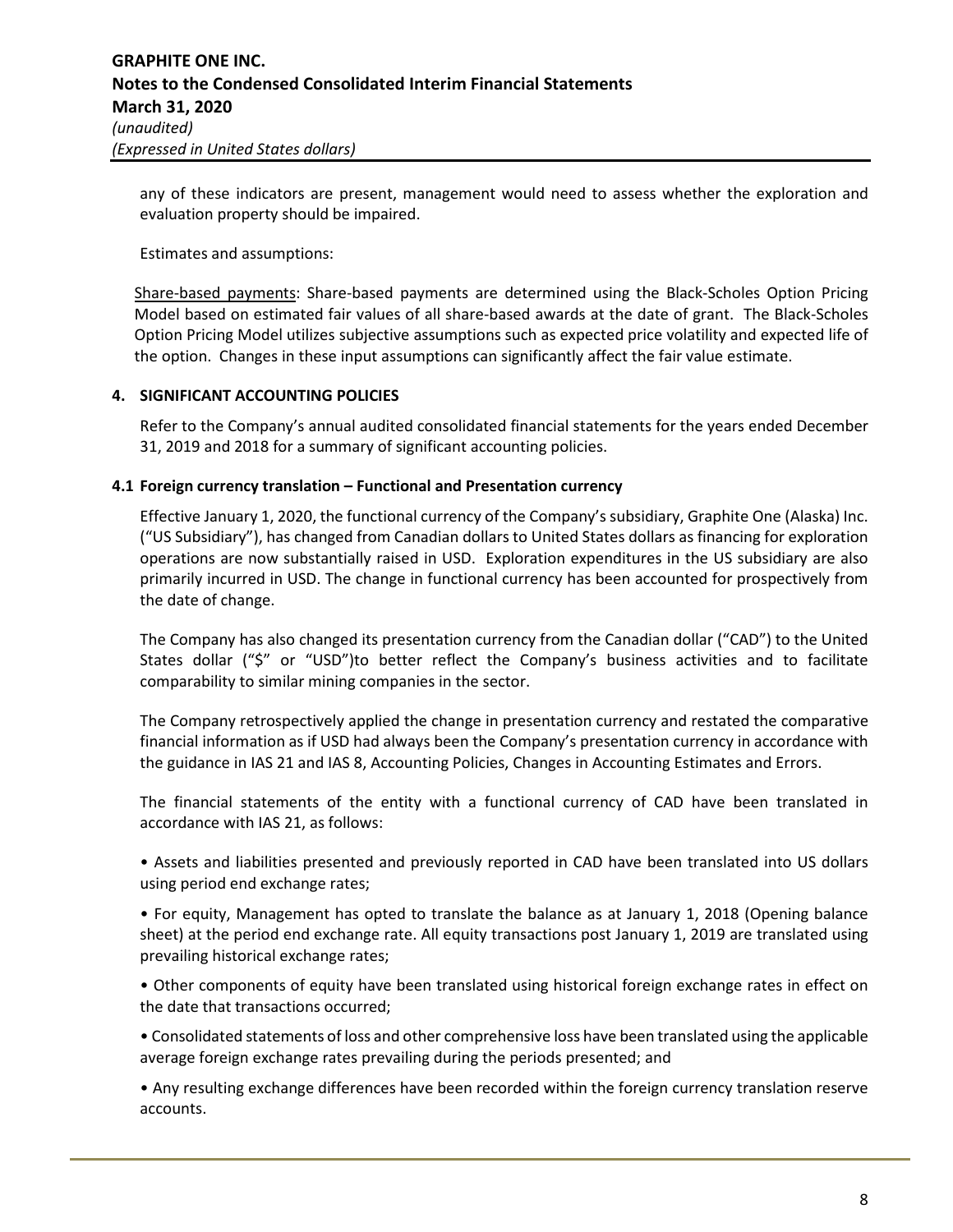# **5. EXPLORATION AND EVALUATION PROPERTY**

The following table summarizes the capitalized costs associated with the Company's exploration and evaluation property:

|                              | <b>Graphite Creek</b> |            |  |
|------------------------------|-----------------------|------------|--|
| Balance, December 31, 2018   | \$                    | 11,423,274 |  |
| Land management              |                       | 71,228     |  |
| Analysis                     |                       | 170,912    |  |
| Geological consulting        |                       | 627,471    |  |
| Fieldwork                    |                       | 1,302,548  |  |
| <b>Drilling</b>              |                       | 297,188    |  |
| Engineering                  |                       | 148,766    |  |
| <b>Technical assessments</b> |                       | 370,191    |  |
| Community consultation       |                       | 141,304    |  |
| <b>Environmental studies</b> |                       | 753,074    |  |
| Translation adjustment       |                       | 575,211    |  |
| Balance, December 31, 2019   | \$                    | 15,881,167 |  |
| Land management              |                       | 40,050     |  |
| Analysis                     |                       | 118,580    |  |
| Geological consulting        |                       | 86,286     |  |
| Fieldwork                    |                       | 87,953     |  |
| Drilling                     |                       | 77         |  |
| Engineering                  |                       | 43,790     |  |
| Technical assessments        |                       | 124,979    |  |
| Community consultation       |                       | 42,160     |  |
| <b>Environmental studies</b> |                       | 185,341    |  |
| Balance, March 31, 2020      | \$                    | 16,610,383 |  |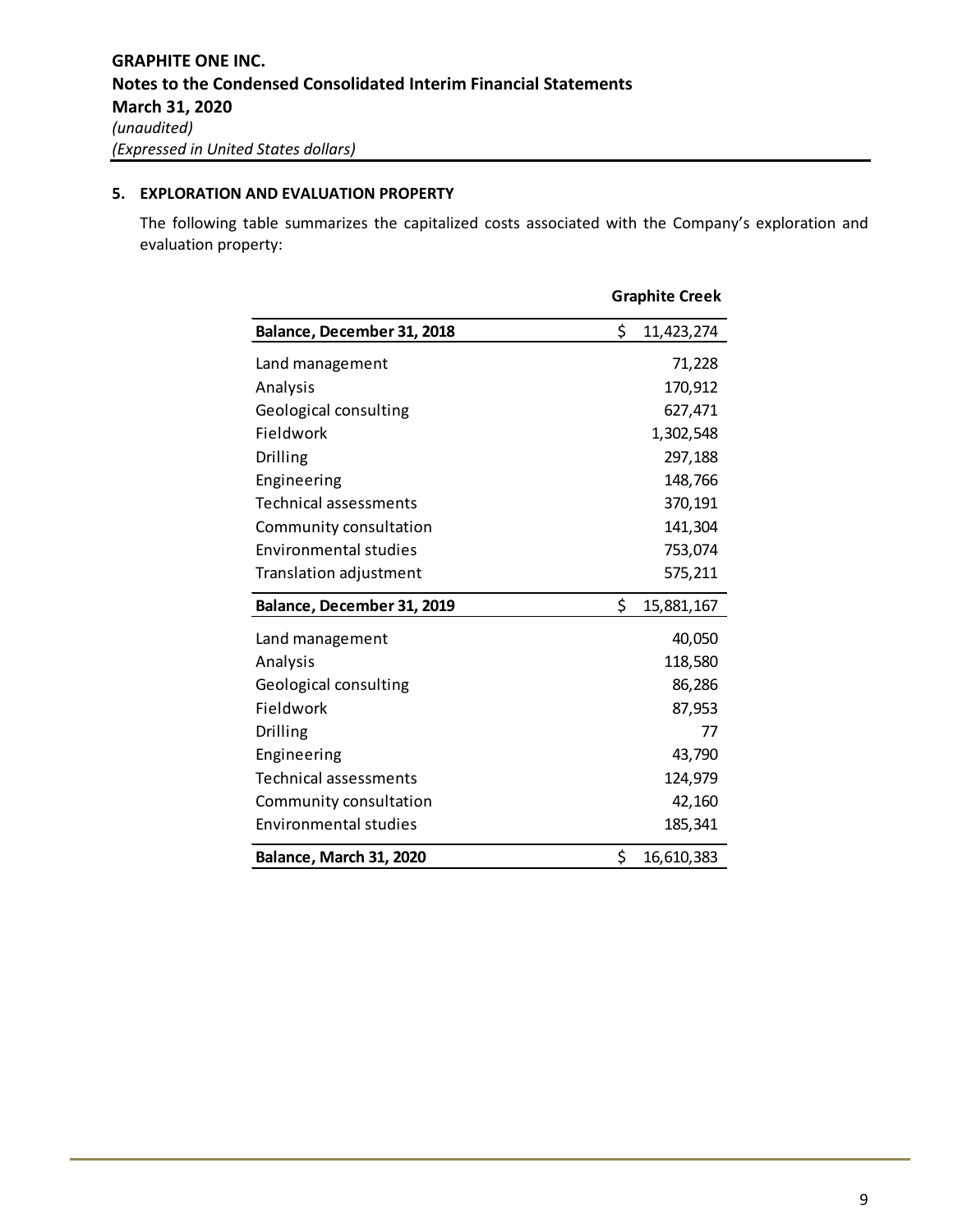# **5. EXPLORATION AND EVALUATION PROPERTY (cont'd)…**

## **Graphite Creek Property Summary**

The Graphite Creek Property consists of a number of Alaska state mining claims (the "GC Purchased Property") and Alaska state mining claims around the GC Option Property (the "GC Staked Property").

In May 2015, the Company executed a long-term lease agreement with Kougarok LLC, commencing effective January 1, 2014 with an initial term of twenty years, and with provisions to extend the lease for two successive twenty year periods and ultimately for as long as production continues from the property. An advance royalty in the amount of \$30,000 was paid upon execution of the agreement, with annual payments of \$30,000 due each year until January 2019, and then increasing by \$10,000 each year until production commences. All required payments under the agreement have been made. The production royalties are to be calculated as follows: 5% from lands in 4 claims that were originally located in 1943, 2.5% from lands within 20 other claims, 5% from lands within state claims staked by the Company within the area of interest and 2.5% from state claims acquired by the Company within the area of interest. All advance royalties paid may be recouped from production royalties. The Company has the option to reduce the production royalties by up to 2% by paying \$2 million for each 1% reduction of the Graphite Creek Royalty.

On January 24, 2012, the Company purchased from a private individual (the "Seller") the GC Purchased Property for CA\$20,000 and a 2% production royalty on future production from the GC Purchased Property. The Company had the right to purchase the production royalty for CA\$1 million until January 24, 2015 (the "Royalty Purchase Option"). The Company and the Seller entered into an extension agreement effective January 24, 2015 (the "2015 Extension Agreement") whereby the Royalty Purchase Option could have been exercised at any time on or before the earlier of (i) January 24, 2017, or (ii) the date that is six (6) months after the release by the Company of a feasibility study on the Graphite Creek Property. In connection with the 2015 Extension Agreement, the Company issued to the Seller 769,231 common shares of the Company at an issue price of CA\$0.13 per share. In January 2017, the Company and the Seller agreed to further extend the terms of the Royalty Purchase Option and entered into an extension agreement effective January 24, 2017 (the "2017 Extension Agreement") whereby the Royalty Purchase Option may be exercised at any time on or before January 24, 2021. In connection with the 2017 Extension Agreement, the Company issued to the Seller 1,666,667 common shares of the Company at an issue price of CA\$0.09 per share and 1,153,846 common share purchase warrants of the Company.

During June 2015, the Company purchased from another private individual the balance of the GC Purchased Property (28 Alaska state mining claims covering the same lands as the 28 Alaska state mining claims acquired in January 2012) for \$50,000, the issuance of 3 million common shares of the Company at a fair value of CA\$270,000 and a royalty interest equal to 1% of the Net Smelter Returns received by the Company on production from the claims. The Company has the right to purchase the royalty for \$500,000 at any time within 36 months following the start of mine production.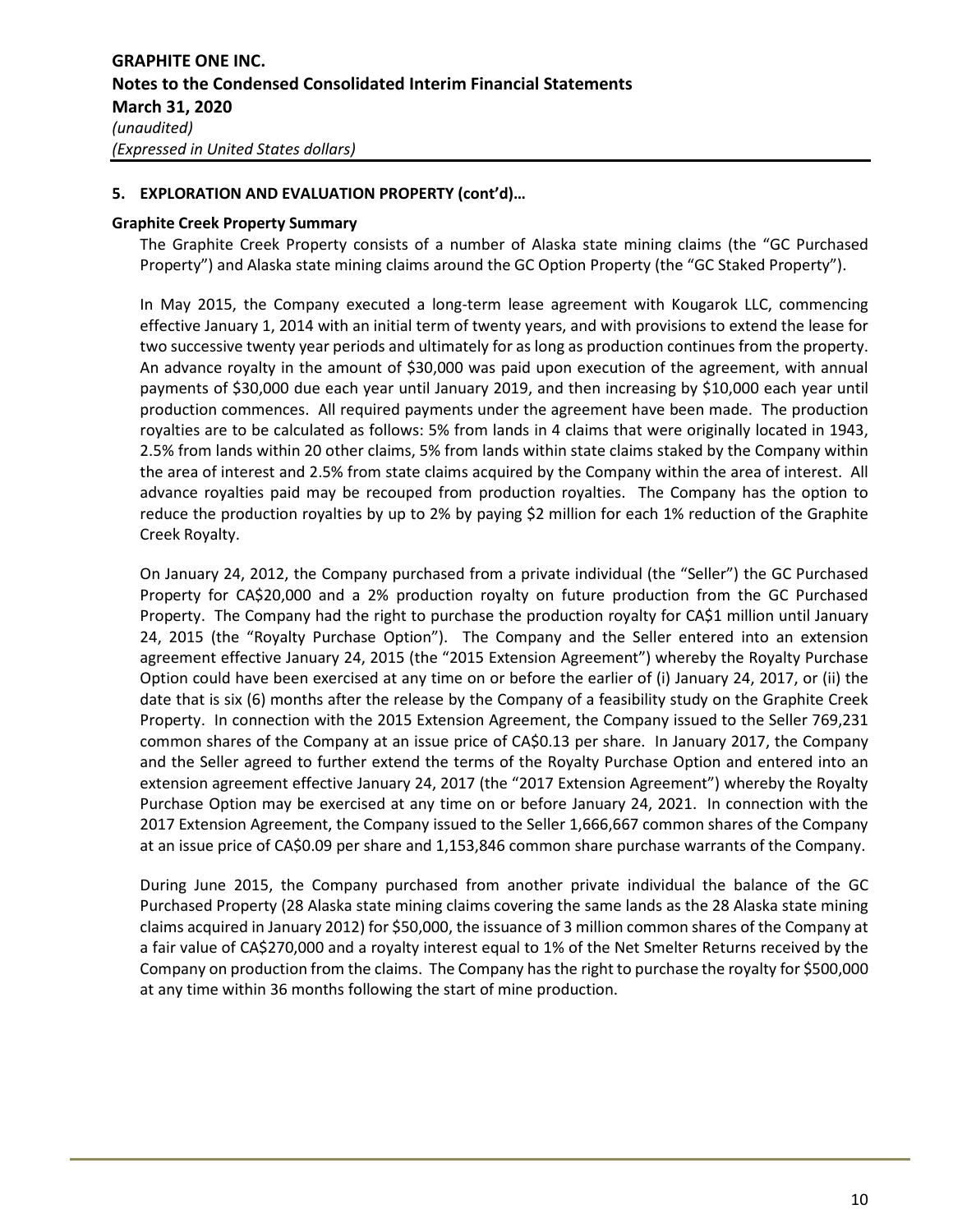# **6. LOAN PAYABLE**

On December 26, 2018 the Company entered into a loan agreement with Taiga Mining, Inc. ("Taiga") to borrow \$500,000. The loan was unsecured with a term of five years. Interest was calculated on a simple interest basis at a rate of 8% per annum. On March 28, 2019, the loan payable was settled through the issuance of 1,330,000 shares of the Company at a price of CA\$0.50 per share and interest of CA\$13,274 was paid on settlement.

On September 6, 2019 the Company entered into a new loan agreement with Taiga to borrow up to \$4.8 million of which \$4.8 million has been drawn down as at March 31, 2020. The loan is unsecured with a term of two years, with principal and interest owing repayable by September 6, 2021. The interest rate on the loan is 12% per annum, compounded annually. The Company has the option to extend the loan by an additional twelve (12) months upon 30 days notice to Taiga.

# **7. SHARE CAPITAL**

# **7.1 Authorized**

Unlimited number of common shares with no par value.

# **7.2 Shares Issued**

The following share transactions occurred during the year ended December 31, 2019:

On March 28, 2019, the loan payable that was outstanding at December 31, 2018 (see Note 6: Loan payable) was settled through the issuance of 1,330,000 shares of the Company at a price of CA\$0.50 per share.

On April 17, 2019 and May 14, 2019, the Company completed the first and second tranches of a private placement for total gross proceeds of CA\$2,000,070. ("2019-1 Private Placement"). Pursuant to the 2019- 1 Private Placement, the Company issued a total of 6,666,900 units (the "2019-1 Units") at a price of CA\$0.30 per 2019-1 Unit. Each 2019-1 Unit consists of one common share and one transferable common share purchase warrant (a "2019-1 Warrant"). Each 2019-1 Warrant entitles the holder to purchase one additional common share of the Company at a purchase price of CA\$0.30 per share during the 12 months from the date of issuance. Based on the residual valuation method, no value was attributed to the 2019- 1 Warrants. The Company paid finder's fees in the amount of CA\$1,601 and issued 5,336 nontransferrable warrants, each such warrant entitling the holder to acquire one additional common share of the Company at the same price as the 2019-1 Warrants described above.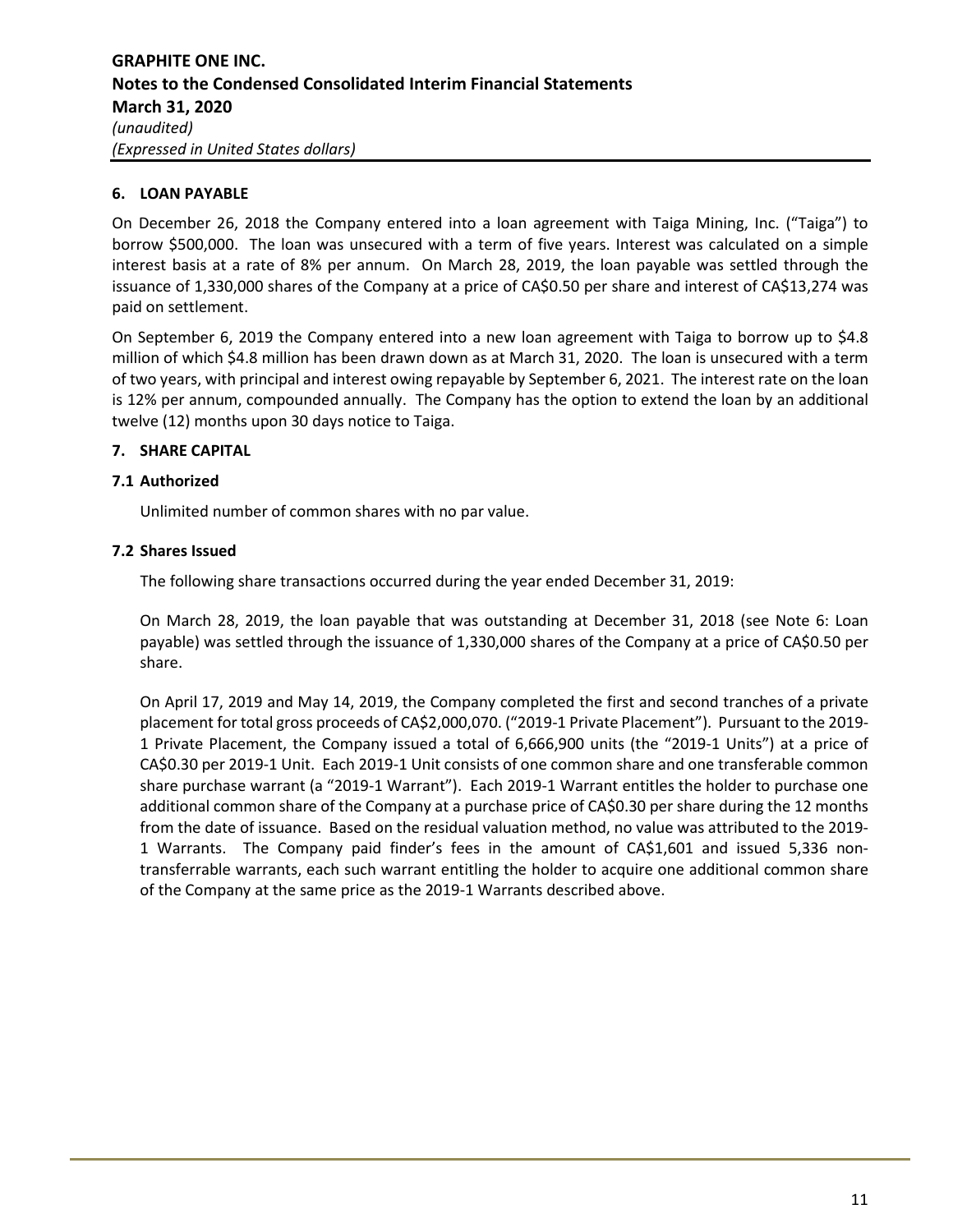# **7.3 Share based compensation**

Pursuant to a stock option plan (the "Plan") for directors, officers, employees and consultants, the Company may reserve a maximum of 10% of the issued and outstanding listed common shares, and the exercise price to be determined on the date of issuance of the options. The options are non-transferable and will expire, if not exercised, 90 days following the date the optionee ceases to be a director, officer, employee or consultant of the Company for reasons other than death, one year after the death of an optionee or on the fifth anniversary of the date the option was granted. Options granted under the plan may not exceed five years and vest at terms to be determined by the board of directors at the time of the grant, but shall not be less than the price determined by policy or policies of the stock exchange(s) on which the Company's common shares are then listed, or CA\$0.05 per share. Occasionally, the Company issues stock options to agents which do not fall under the plan.

The following table summarizes activity related to stock options:

|                            | <b>Options</b> | Weighted<br>Average<br><b>Exercise Price*</b> |  |
|----------------------------|----------------|-----------------------------------------------|--|
| Balance, December 31, 2018 | 2,415,000      | \$<br>0.95                                    |  |
| Granted                    | 3,425,000      | \$<br>0.30                                    |  |
| Expired                    | (2,080,000)    | \$<br>0.91                                    |  |
| Forfeited                  | (225,000)      | \$<br>1.03                                    |  |
| Balance, December 31, 2019 | 3,535,000      | \$<br>0.34                                    |  |
| Balance, March 31, 2020    | 3,535,000      | \$<br>0.34                                    |  |

\* in Canadian dollars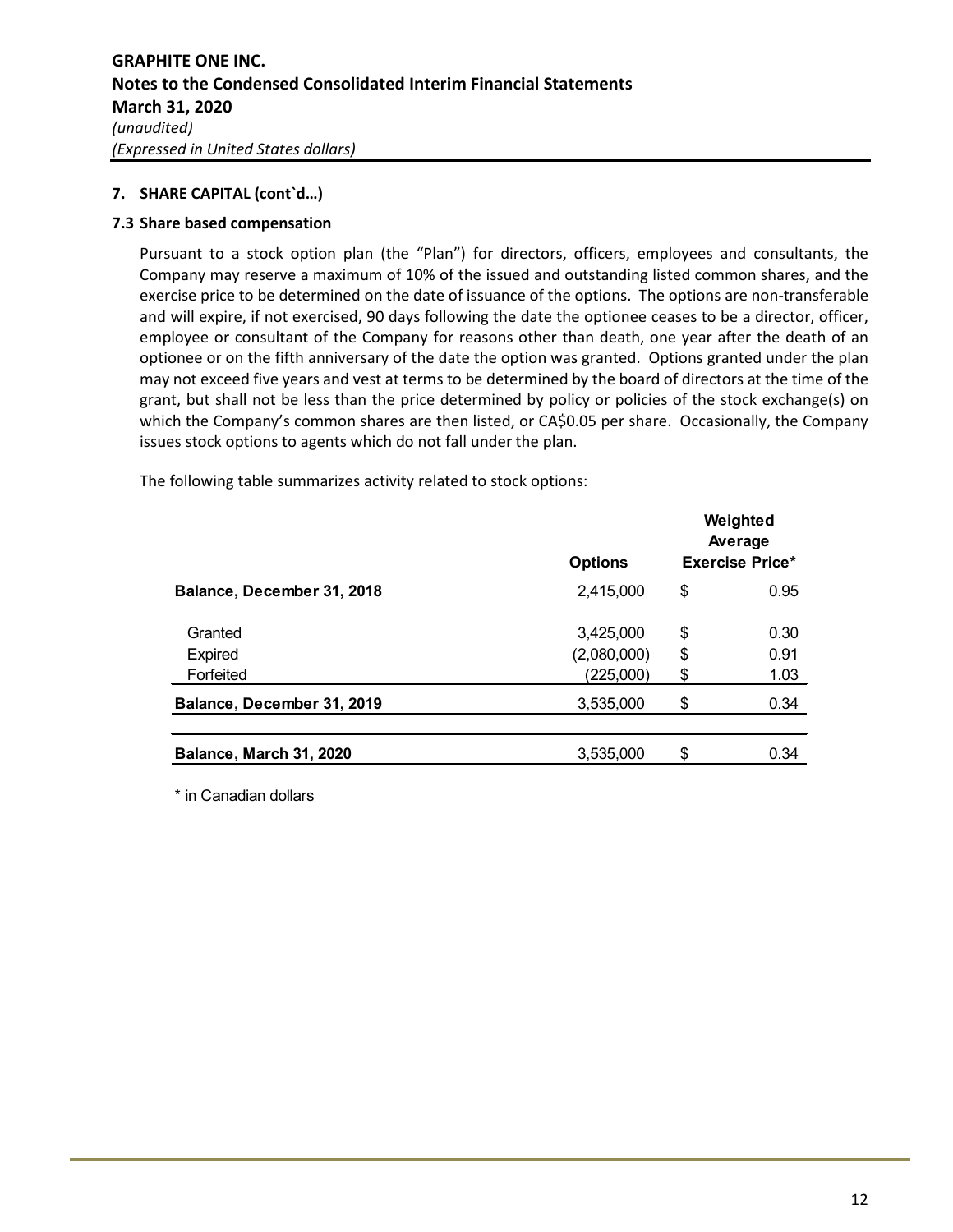Options outstanding:

|        | As at March 31, 2020 |           |                    |             | As at December 31, 2019 |           |                    |             |  |
|--------|----------------------|-----------|--------------------|-------------|-------------------------|-----------|--------------------|-------------|--|
|        |                      |           | Weighted           | Weighted    |                         |           | Weighted           | Weighted    |  |
|        |                      |           |                    | average     |                         |           |                    | average     |  |
|        | Number of            | Number of | average            | remaining   | Number of               | Number of | average            | remaining   |  |
|        | options              | vested    | exercise           | contractual | options                 | vested    | exercise           | contractual |  |
|        | outstanding          | options   | price              | life        | outstanding             | options   | price              | life        |  |
|        | #                    | #         | $CA5$ <sup>#</sup> | years       | #                       | #         | $CA5$ <sup>#</sup> | years       |  |
| *      | 50,000               | 50,000    | 0.30               | 0.0         | 50,000                  | 50,000    | 0.30               | 0.3         |  |
|        | 150,000              | 150,000   | 1.00               | 0.9         | 150,000                 | 150,000   | 1.00               | 1.2         |  |
| *      | 525,000              | 525,000   | 0.30               | 0.9         | 525,000                 | 525,000   | 0.30               | 1.2         |  |
|        | 30,000               | 30,000    | 1.00               | 1.6         | 30,000                  | 30,000    | 1.00               | 1.9         |  |
| $\ast$ | 275,000              | 275,000   | 0.30               | 1.6         | 275,000                 | 275,000   | 0.30               | 1.9         |  |
|        | 50,000               | 50,000    | 0.60               | 2.7         | 50,000                  | 50,000    | 0.60               | 3.0         |  |
| *      | 555,000              | 555,000   | 0.30               | 2.7         | 555,000                 | 555,000   | 0.30               | 3.0         |  |
| *      | 100,000              | 100,000   | 0.30               | 3.2         | 100,000                 | 100,000   | 0.30               | 3.4         |  |
|        | 1,800,000            | 1,800,000 | 0.30               | 4.1         | 1,800,000               | 1,800,000 | 0.30               | 4.4         |  |
|        | 3,535,000            | 3,535,000 | 0.34               | 3.0         | 3,535,000               | 3,535,000 | 0.34               | 3.2         |  |

\* Options repriced in May 2019.

Option prices are in Canadian dollars.

On April 2, 2020, 50,000 options expired.

On May 15, 2019, 1,800,000 options were granted to directors, officers and consultants of the Company. Each option has an exercise price of CA\$0.30, expiring 5 years from the date of grant and vested immediately. On June 19, 2019, 1,625,000 options that had been granted to certain directors, officers and consultants of the Company were repriced to CA\$0.30. The fair value of the share options granted in the year ended December 31, 2019 was estimated on the date of grant using the Black-Scholes Option Pricing Model with the following weighted average assumptions:

|                                         | Year ended<br>December 31, 2019 |
|-----------------------------------------|---------------------------------|
| Exercise price (CA\$)                   | \$0.30                          |
| Market price (CA\$)                     | \$0.320                         |
| Risk free interest rate                 | 1.56%                           |
| Expected option life                    | 5 years                         |
| Expected stock price volatility         | 103%                            |
| Dividend payments during life of option | Nil                             |
| Expected forfeiture rate                | Nil                             |
| Average fair value per option (CA\$)    | \$0.25                          |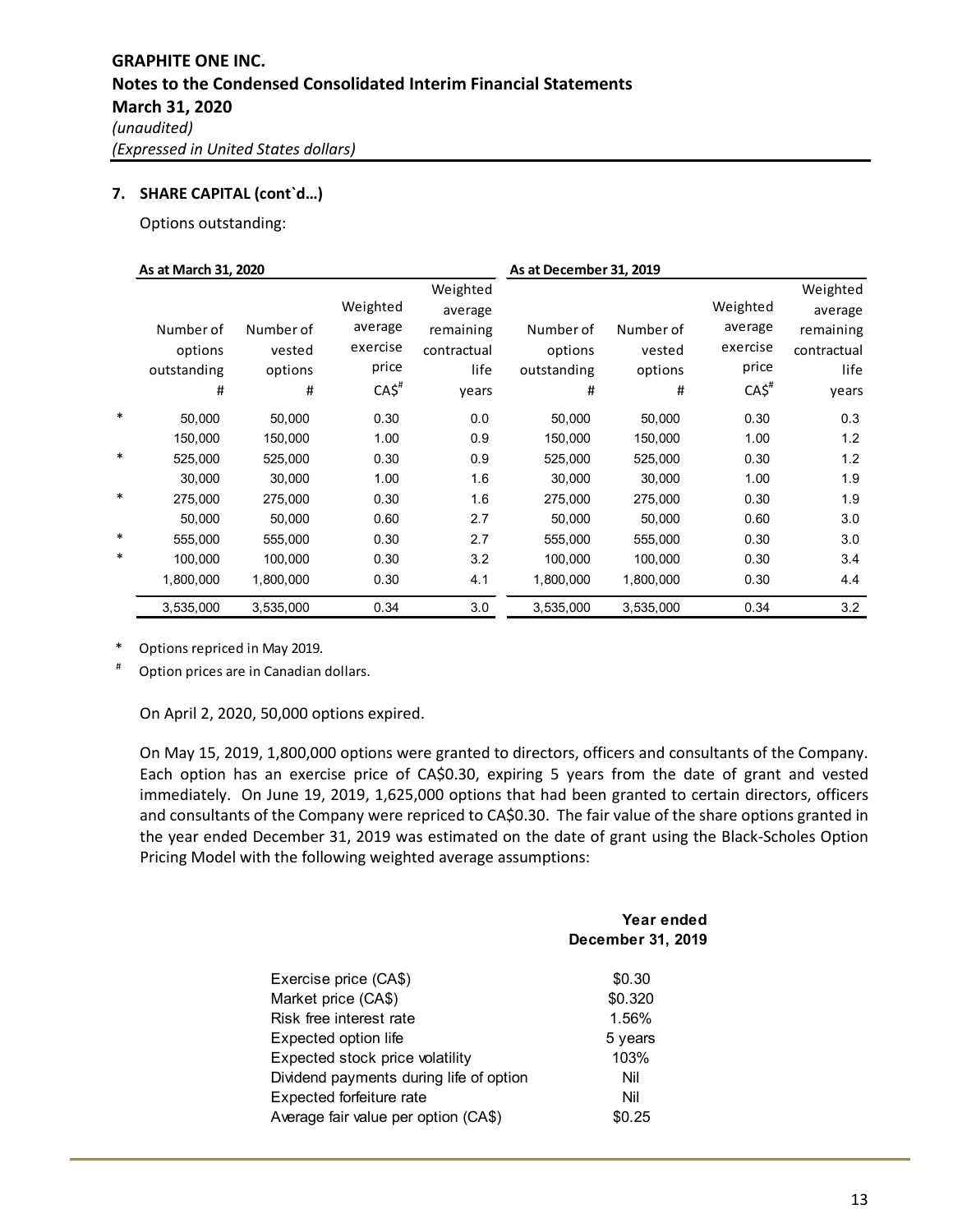# **7.4 Warrants**

The following table summarizes activity related to warrants:

|                                    | <b>Warrants</b>         | Weighted<br>Average<br><b>Exercise Price*</b> |
|------------------------------------|-------------------------|-----------------------------------------------|
| Balance, December 31, 2018         | 9,400,753               | \$<br>1.17                                    |
| <b>Issued</b><br>Expired/cancelled | 6,666,900<br>(782, 323) | \$<br>0.30<br>1.20                            |
| Balance, December 31, 2019         | 15,285,330              | \$<br>0.79                                    |
| Balance, March 31, 2020            | 15,285,330              | \$<br>0.79                                    |

\* in Canadian dollars

Warrants outstanding:

| As at March 31, 2020  |                  |                               | As at December 31, 2019 |                  |                               |
|-----------------------|------------------|-------------------------------|-------------------------|------------------|-------------------------------|
| Number of<br>warrants | Weighted average | Weighted average<br>remaining | Number of<br>warrants   | Weighted average | Weighted average<br>remaining |
| outstanding           | exercise price*  | contractual life              | outstanding             | exercise price*  | contractual life              |
| #                     | CA\$             | years                         | #                       | CA\$             | years                         |
| 115.385               | 1.30             | 0.8                           | 115.385                 | 1.30             | 1.1                           |
| 969.714               | 1.20             | 2.4                           | 969.714                 | 1.20             | 2.6                           |
| 1.414.371             | 1.00             | 2.7                           | 1.414.371               | 1.00             | 2.9                           |
| 3.061.501             | 1.20             | 3.2                           | 3.061.501               | 1.20             | 3.4                           |
| 3,057,459             | 1.20             | 3.3                           | 3,057,459               | 1.20             | 3.6                           |
| 6,231,867             | 0.30             | 0.0                           | 6,231,867               | 0.30             | 0.3                           |
| 435.033               | 0.30             | 0.1                           | 435.033                 | 0.30             | 0.4                           |
| 15,285,330            | 0.79             | 1.7                           | 15,285,330              | 0.79             | 2.0                           |

\* in Canadian dollars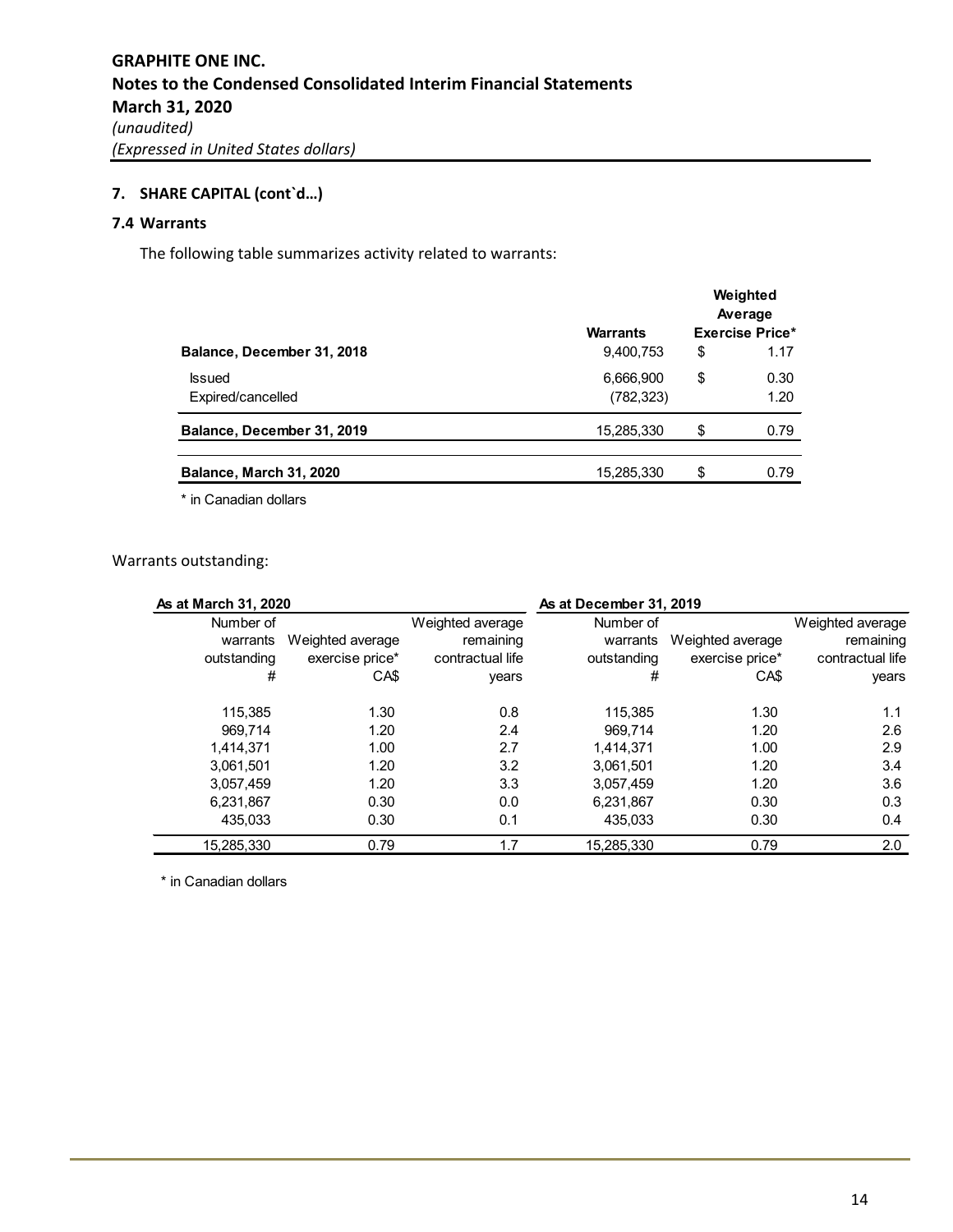#### **7.5 Broker Warrants**

The following table summarizes activity related to Broker Warrants:

|                            |                 | Weighted<br>Average |                        |  |
|----------------------------|-----------------|---------------------|------------------------|--|
|                            | <b>Warrants</b> |                     | <b>Exercise Price*</b> |  |
| Balance, December 31, 2018 | 30,191          | \$                  | 1.20                   |  |
| <b>Issued</b>              | 5,336           | \$                  | 0.30                   |  |
| Expired/cancelled          | (7, 471)        | \$                  | 1.20                   |  |
| Balance, December 31, 2019 | 28,056          | \$                  | 1.03                   |  |
|                            |                 |                     |                        |  |
| Balance, March 31, 2020    | 28.056          | \$                  | 1.03                   |  |

\* in Canadian dollars

Broker warrants outstanding:

| As at March 31, 2020                      |                                             |                                                            | As at December 31, 2019                   |                                             |                                                            |
|-------------------------------------------|---------------------------------------------|------------------------------------------------------------|-------------------------------------------|---------------------------------------------|------------------------------------------------------------|
| Number of<br>warrants<br>outstanding<br># | Weighted average<br>exercise price*<br>CA\$ | Weighted average<br>remaining<br>contractual life<br>years | Number of<br>warrants<br>outstanding<br># | Weighted average<br>exercise price*<br>CA\$ | Weighted average<br>remaining<br>contractual life<br>years |
| 18,720                                    | 1.20                                        | 3.2                                                        | 18,720                                    | 1.20                                        | 3.4                                                        |
| 4,000                                     | 1.20                                        | 3.3                                                        | 4,000                                     | 1.20                                        | 3.6                                                        |
| 5,336                                     | 0.30                                        | 0.1                                                        | 5,336                                     | 0.30                                        | 0.4                                                        |
| 28,056                                    | 1.03                                        | 2.6                                                        | 28,056                                    | 1.03                                        | 2.8                                                        |

\* in Canadian dollars

No broker warrants were issued in the three-month periods ended March 31, 2020 or March 31, 2019.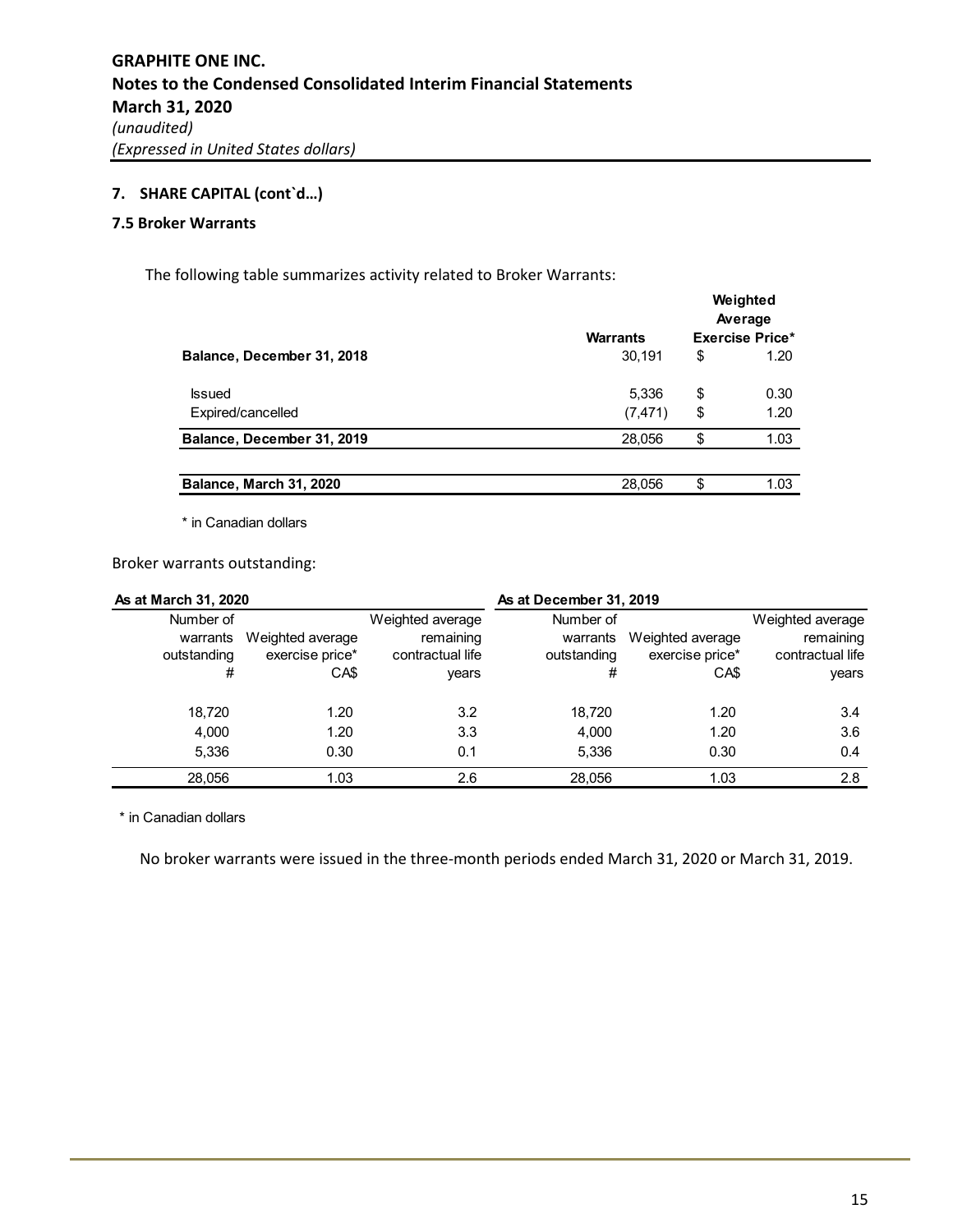**8. RELATED PARTY TRANSACTIONS AND BALANCES**

# **Relationships Nature of the relationship** Huston and Huston Holdings Corp. ("Huston") Huston and Huston Holdings Corp. is a private company controlled by Anthony Huston, an officer and director of the Company, which provides management services to the Company. Rockford Resources, LLC ("Rockford") Rockford is a private company controlled by Pat Smith, a director of the Company, which provides director services to the Company. 0897877 BC Ltd. ("0897877 BC") 0897877 BC is a private company controlled by Brian Budd, a director of the Company, which provides director services to the Company. Beattie Battery Technology Innovations ("Beattie") Beattie is a private company controlled by Dr. Shane Beattie, Chief Technology Officer of the Company,which provides technical services to the Company. Taiga Mining Company, Inc. ("Taiga") Taiga is a private company and a Control Person of the Company in accordance with Policy 4.1 of the TSX Venture Exchange Corporate Finance Manual.

# **8.1 Related party transactions**

The above transactions relate to consulting fees incurred by the Company. Management services expenses are included in Management fees and salaries in the consolidated statements of financial position.

During the three months ended March 31, 2020, the Company accrued interest totalling \$117,173 related to the loan from Taiga (see Note 6).

|                                          |    | <b>Management Consulting and</b><br><b>Directors' Fees</b> |  |        |  |
|------------------------------------------|----|------------------------------------------------------------|--|--------|--|
| For the three months ended March 31      |    | 2020                                                       |  |        |  |
| Huston & Huston Holdings Corp.           | \$ | 46.472 \$                                                  |  | 47.010 |  |
| Rockford Resources, LLC                  |    | 4.461                                                      |  | 4,513  |  |
| 0897877 BC Ltd.                          |    | 4.461                                                      |  | 4,513  |  |
| Beattie Battery Technologies Innovations |    | 20,076                                                     |  |        |  |

Amounts owing to related parties are non-interest bearing, unsecured and due on demand. The transactions were in the normal course of operations. At March 31, 2020, the Company owed \$124,468 (2019 - \$116,926) to related parties.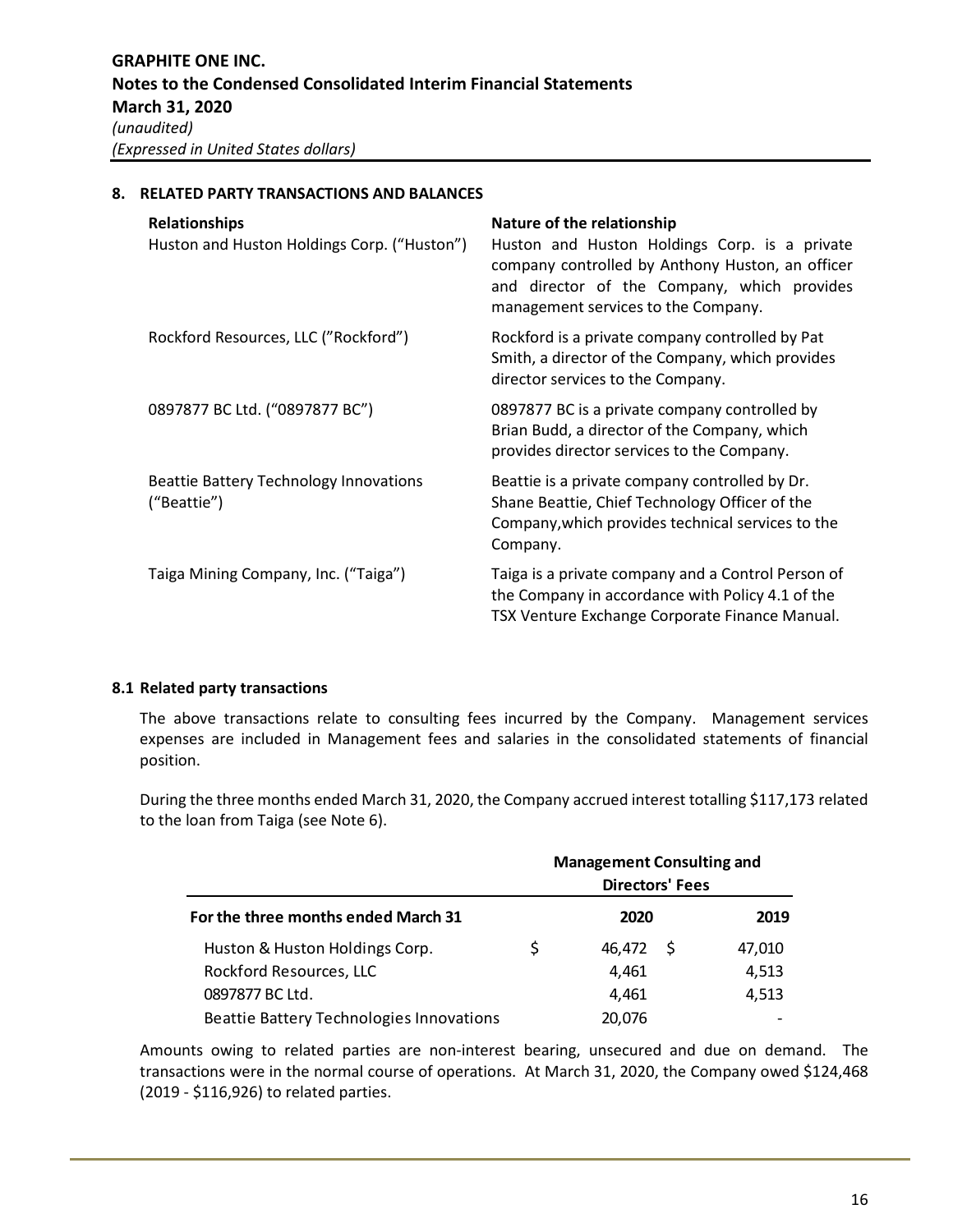## **8. RELATED PARTY TRANSACTIONS AND BALANCES (cont'd)**

#### **8.2 Key management compensation**

| For the three months ended March 31, | 2020    | 2019 |         |
|--------------------------------------|---------|------|---------|
| Consulting and directors' fees       | 55,394  |      | 56,036  |
| Salaries and benefits                | 127,496 |      | 128,336 |
| <b>Benefits</b>                      | 29,226  |      | 28,191  |
|                                      | 212,116 |      | 212,563 |

Key management are those personnel having the authority and responsibility for planning, directing and controlling the Company and include the Executive Chairman, President & Chief Executive Officer, Directors, Chief Financial Officer, and Chief Operating Officer.

Geological services are capitalized to Exploration and evaluation properties in the consolidated statements of financial position.

# **9. MANAGEMENT OF CAPITAL**

The Company defines capital that it manages as equity.

The Company's objective when managing capital is to maintain corporate and administrative functions necessary to support the Company's operations and corporate functions; to perform mineral exploration activities on the Company's exploration projects; and to seek out and acquire new projects of merit.

The Company manages its capital structure in a manner that provides sufficient funding for operational and capital expenditure activities. Funds are secured, when necessary, through debt funding or equity capital raised by means of private placements. There can be no assurances that the Company will be able to obtain debt or equity capital in the future. Also refer to Note 2.

The Company does not pay dividends and has no long-term debt or bank credit facility. The Company is not subject to any externally imposed capital requirements. There have not been any changes to the Company's capital management policy during the period.

# **10. RISK MANAGEMENT**

#### **10.1 Financial Risk Management**

The Company may be exposed to risks of varying degrees of significance which could affect its ability to achieve its strategic objectives. The main objectives of the Company's risk management processes are to ensure that risks are properly identified and that the capital base is adequate in relation to those risks. The principal risks to which the Company is exposed are described below.

# **a. Credit risk**

Credit risk is the risk of potential loss to the Company if a counterparty to a financial instrument fails to meet its contractual obligations. The Company's credit risk is primarily attributable to its cash.